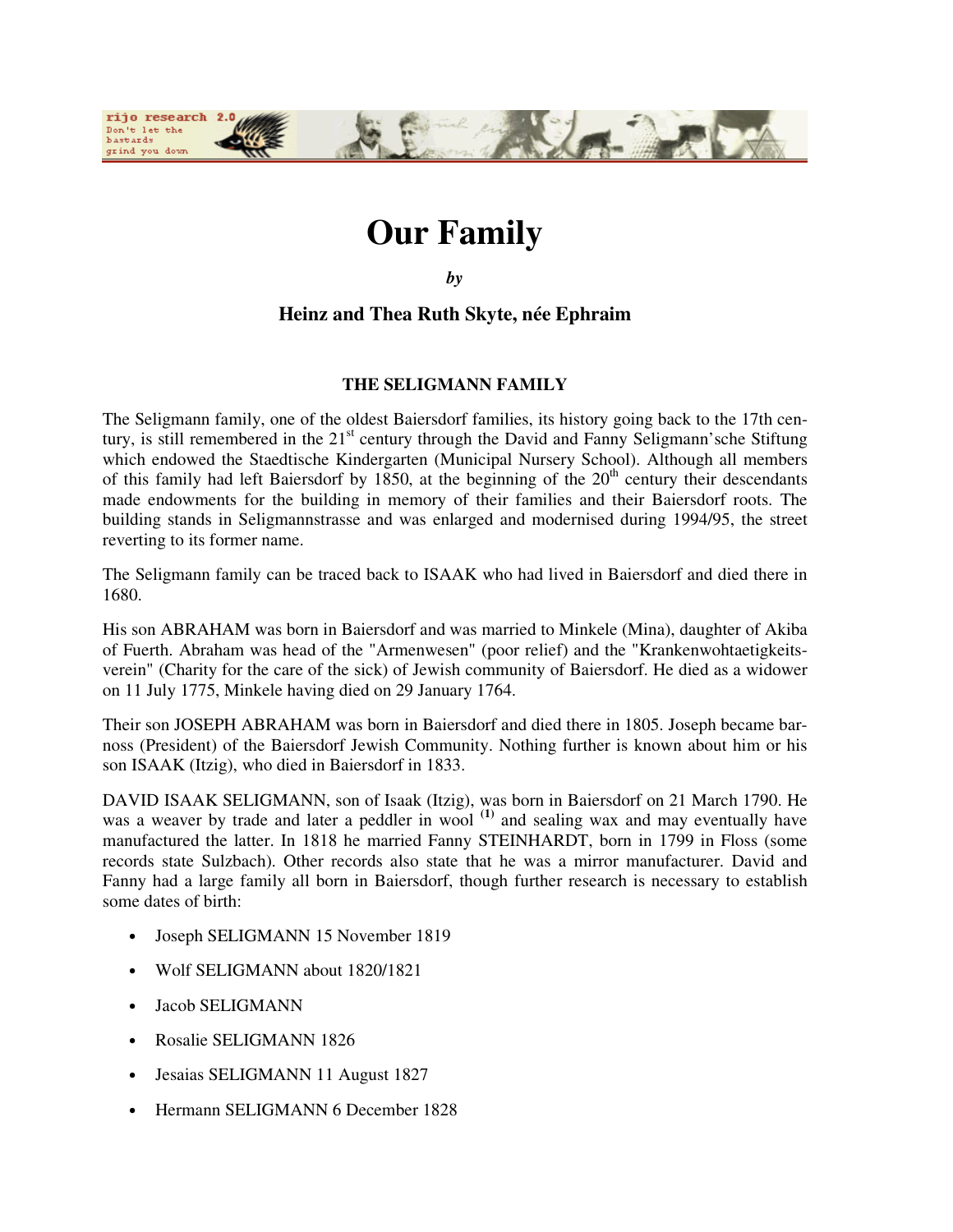- Babette SELIGMANN
- Lippmann SELIGMANN
- Abraham SELIGMANN
- Isaak SELIGMANN 2 December 1834
- Sophie SELIGMANN 1839

Fanny also established a shop selling drapery in their house in Judengasse. She died in 1841, two years after the birth of their daughter Sophie. Her widower David tried to carry on her business but, after most of his family had emigrated to the United States, he with his son Hermann also left Baiersdorf for America. He died there in 1845.

JOSEPH SELIGMAN(N) (16 November 1819 Baiersdorf - 25.April 1880 New Orleans). After his elementary education at the Jewish Elementary School in Baiersdorf he attended the Gymnasium Fridericianum in Erlangen<sup>(2)</sup> between 1832 and 1833, followed by studying literature and languages at the University of Erlangen. In 1837 Joseph emigrated to the United States and worked in Philadelphia. He managed to save money to pay for the passages of his brothers Wolf (William in USA) and Jacob (James in USA) who followed him already in 1838 and 14 year old Jesaias (Jesse in USA) in 1841. They worked together peddling drapery and setting up drapery and clothing businesses in the surrounding area, gradually expanding the merchandise business. On a visit to Baiersdorf in 1848 Joseph married his cousin Babet STEINHARDT and they both returned to the States. Already in 1860 Joseph (together with William) set up a bank house J & W Seligman & Company in New York and appears to have been the driving force in the establishment of an international finance house set up by all the brothers soon after the end of the American Civil war. The firm had soon branches in various parts of the United States and also in Europe in Frankfurt am Main (Seligman & Stettheimer), Paris (Banque Seligman) and London (Seligman Brothers Limited). Joseph was head of the New York bank. The bank became involved in the financing of railroads and also in the Panama Canal Syndicate. Joseph was chairman of the commission that laid out the New York elevated railroad system. <sup>(3)</sup> He died in New Orleans on 25 April 1880. The New York branch of the bank came then under the leadership of his brother Jesse. Joseph and Babet had nine children amongst these were:

- ISAAK NEWTON SELIGMAN (1855 1917). Isaak took over the New York branch of the bank after the death of his uncle Jesse.
- EDWIN ROBERT ANDERSON SELIGMAN, born 25 April 1861 in New York He was educated at Columbia University, New York **(4)**, and the Universities of Berlin, Heidelberg, Geneva and Paris. In 1888 he married Caroline BAER of New York. He became an American political economist and Professor of Political Economy and Finance of Columbia University New York In 1908 he was a members of President Roosevelt's Commission on Statistical Reorganisation. Amongst other positions he held were Chairman of Mayor's Tax Committee, member of Advisory Committee on United State Census 1919. He was also associated with the Institut de France, Accademia dei Lincei, Rome; Russian Academy of Science, Leningrad; Société d'Economy, Paris; Laureat of the Belgian Academy of Science. He also published several works on taxation and economics. He died in July 1939.

WILLIAM (WOLF) SELIGMAN(N) (about 1820/21 in Baiersdorf) had emigrated in 1838. All the Seligmann brothers dropped the second "n" of their surname in the USA, being then known as Seligman. Most of them also changed their first names and Wolf became William Seligman. William together with his brother-in-law Max Stettheimer, husband of his sister Babette, set up W. Seligman & Company in St. Louis. During the American Civil War he became supplier of uniforms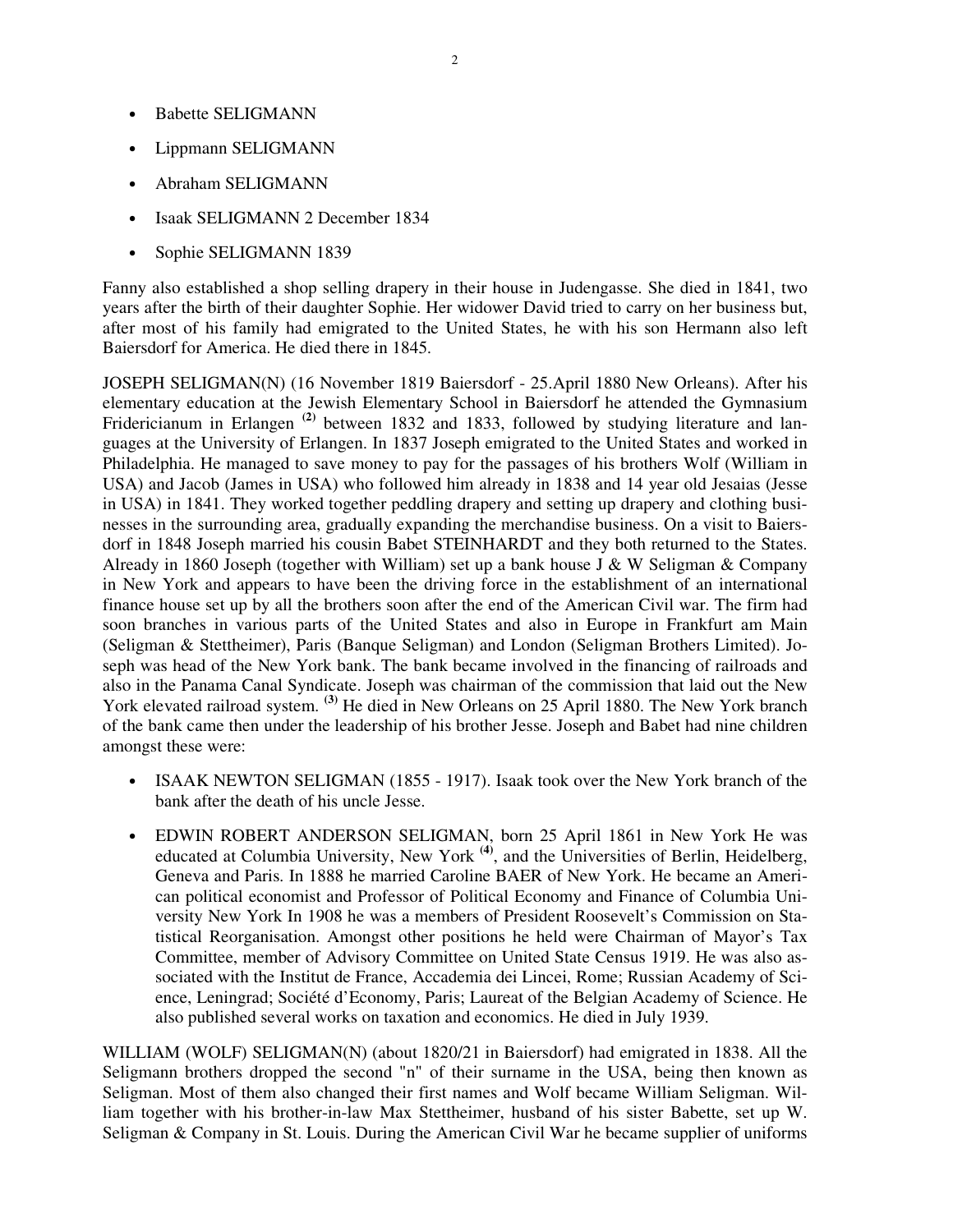to the army. After the end of the war he moved to Paris to found a branch (Banque Seligman) of the family finance house there.

JAMES (JACOB) SELIGMANN had also emigrated to the United States in 1838 and there changed his name to James Seligman. He was involved in the New York family bank.

BABETTE SELIGMANN born in Baiersdorf emigrated in 1842 with some of her siblings to the United Stated., where she married Max STETTHEIMER in 1846. Max joined William SELIGMAN in the firm W. Seligman & Company in St Louis. Babette and Max had at least one son: EUGENE STETTHEIMER, who married his cousin Grace SELIGMAN, daughter of his uncle Henry SELIGMAN.

ROSALIE SELIGMANN, born in Baiersdorf in 1826 emigrated in 1842 with her sister Babette and brothers Lippmann, Abraham and Isaac to join the elder brothers. Around 1850 she married MOSES LEHMAIER (29 November 1819 Baiersdorf) who changed his name to Morris LE-MAIRE. Rosalie died in 1905. Louis LEMAIRE, one of their six children, set up the Rosalie Lehmaier Foundation in her memory which helped to finance the building of the Baiersdorf Children's Home.

JESSE (JESAIAS) SELIGMAN(N) was born in Baiersdorf on 11 August 1827. In 1841 14 year old Jesaias, later Jesse Seligman, also emigrated and joined his brothers in America. Together with his brother Henry (Hermann) they set up a textile and dried goods business in New York. He opened a dry goods store in New York in1848.. Around 1850, during the Californian gold rush, he as well as his brothers Henry (Hermann), Leopold (Lippmann), and Abraham moved to California and established a wholesale clothing business in San Francisco. **(5)** Textiles for this were replenished by their brother Isaac, who travelled fairly often from New York to England to buy textiles and sending them back from there by sea to San Francisco. Jesse later joined his eldest brother Joseph in New York. After Joseph's death in 1880 Jesse became the head of the New York branch of the bank. He was married to Henriette HELLMAN and died in Coronado, California on 23 April 1894. Jesse and Henriette were the parents of seven children:

HENRY (HERMANN) SELIGMANN born in Baiersdorf on 6 December 1828 changed his name to Henry Seligmann. After working with his brothers in various parts of the United States Henry returned to Germany in 1868 and opened a branch of the Seligman bank there, later being joined by his brother Abraham. Henry married Regine LEVI<sup>(6)</sup> (1838 - 1911). In 1904 Henry endowed the David and Rosalie Seligmann Foundation in memory of his parents which, together with the Rosalie Lehmaier Foundation and donations also given by Ludwig and Wilhelm GERNGROS to their home town, built the "Kinderheim" in Baiersdorf. Henry SELIGMAN was made an honorary citizen of the town when the Home opened the following year. In honour of his  $80<sup>th</sup>$  birthday in 1908 a plaque was fixed to the old Seligmann family home in Judengasse. Henry died in Frankfurt am Main on 20 February 1909. Henry and Regina had at least one daughter GRACE SELIGMAN, who married her cousin Eugene STETTHEIMER.

ISAAK SELIGMANN (1834 Baiersdorf - 1929 London). Together with his brothers Lippman (Leopold) and Abraham and sisters Babette and Rosalie, Isaak also emigrated to the States around 1842. He continued his education in New York, attending college there. After finishing his education Isaac joined the family business and often travelled to England to buy goods. He eventually moved to England, where he looked after the London branch of the Seligman bank. In 1913 after the death of his brother Henry, Isaak made a further donation to support the David and Rosalie Seligmann Foundation and was also granted the Freedom of Baiersdorf on that occasion. Isaak was married to Lina MESSEL. They had four sons and three daughters, the eldest of his sons